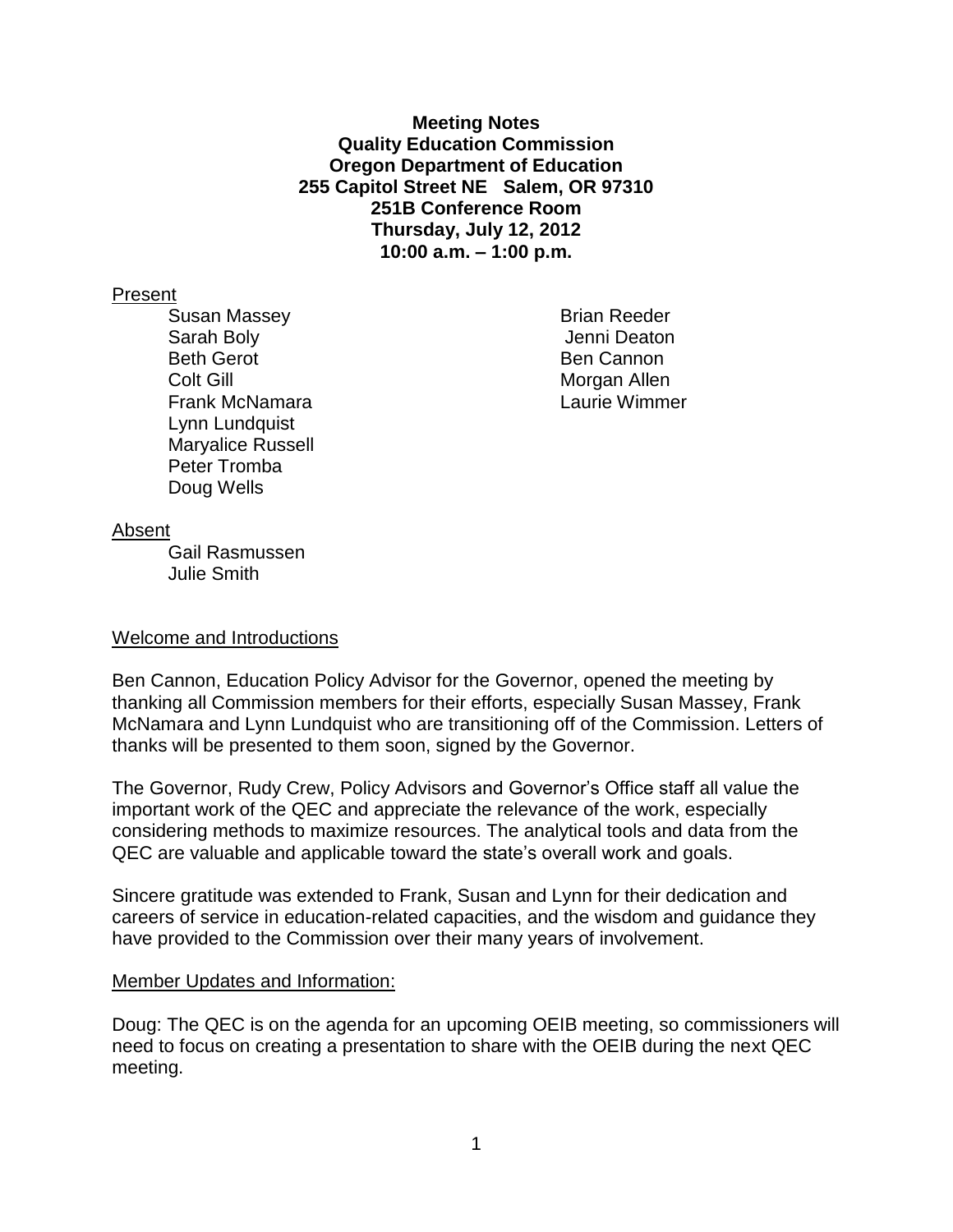Colt Gill introduced himself as a new member of the QEC. He is the Superintendent of Bethel School District with approximately 6,000 students. He has been working as an advisor to the State Board of Education, and this month is stepping into this new role as QEC Commissioner.

The QEC/QEM session at COSA last month was well received. Thank you to those who presented on behalf of the Commission.

## Best Practices Panel Update:

New edits have been added to the QEM document; Brian will highlight the latest incorporated changes on the next distributed version.

Sarah is interested in any member input on the survey section of the Best Practices report.

The findings of the surveys are well aligned with the interview results.

Previous focus of recommendations:

 *Invest in high-leverage strategies and allocate additional resources where they will have the greatest impact on student performance. Time and leadership are priority investment targets.*

Best Practices research:

- What are best practices in Oregon?
	- o Connected back to research/literature
- How prevalent are the practices?

For this report:

- 1. Best practices literature review
	- (Sarah has prepared an appendix for the report)
- 2. Surveys from teachers to determine prevalence of best practice -Activities associated with formative assessment and professional collaboration. -Surveys to teachers and to matched pair schools (compare what is happening in high and low performing schools and state-wide)
- 3. Results of interviews -Reinforce results of the survey

Peter: The chart addressing 5 areas of findings brings out additional questions; some areas need additional clarity.

 Reveals that just doing formative assessment and/or professional collaboration will not guarantee success. You must drill deeper than initial implementation.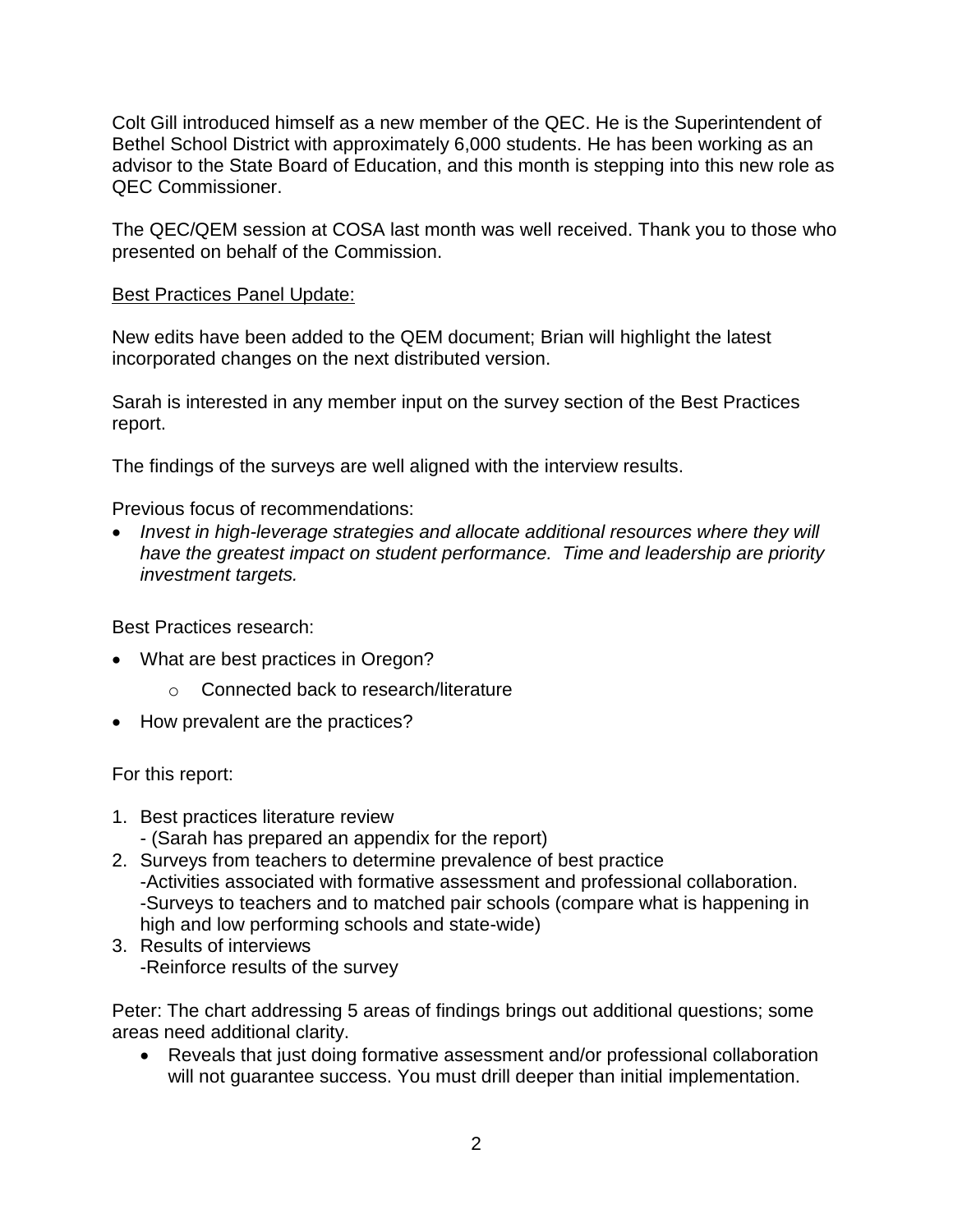Make a recommendation in the QEM to further explore areas of the report (include a sentence in final recommendation section)

Maryalice: Emphasize what happens within professional collaboration time, regardless of late start or early leave structure. Cost/benefit analysis: Time taken for collaboration is time away from student instruction time.

Frank: In the interviews, it seemed that the informal collaboration time between teachers was the most powerful and productive for formative assessment work.

 May not have enough data to make a statement about informal vs. formal collaboration, but it begs to be pursued in more detail.

Insert new paragraph: (Peter volunteered to do)

- Quality trumps quantity of time spent (emphasize more study is needed)
- Informal vs. formal collaboration

Reorganize questions on the chart (Peter will work on)

- Shift positive questions to the top of the chart
- Add "daily" data to "at least weekly" for parent notification question

Sarah will send original chart in Excel to Brian, and Peter will send revisions on to Brian for incorporation into the full document.

Executive Summary:

- How much of overview should be included?
- Include 5 areas of findings (listed on the last page of the appendix)
- Wait to finish executive summary until a final draft of the report is complete

Cost of best practices not included; should it be added to the QEM?

State-wide data system:

- Not appropriate to put in model
	- o Funded through ODE, not school districts
	- o More money has been added to data/technology section to accommodate

Hearing from teachers that they do not have access to/ability to use data to assist in instruction

- Is there a place to state the importance of this element?
- $\triangleright$  Define proficiency-based grading
- $\triangleright$  Define acronyms the first time they are used in the report
- $\triangleright$  Make it more prominent in the report and executive summary that teachers need to "own" the agenda for collaboration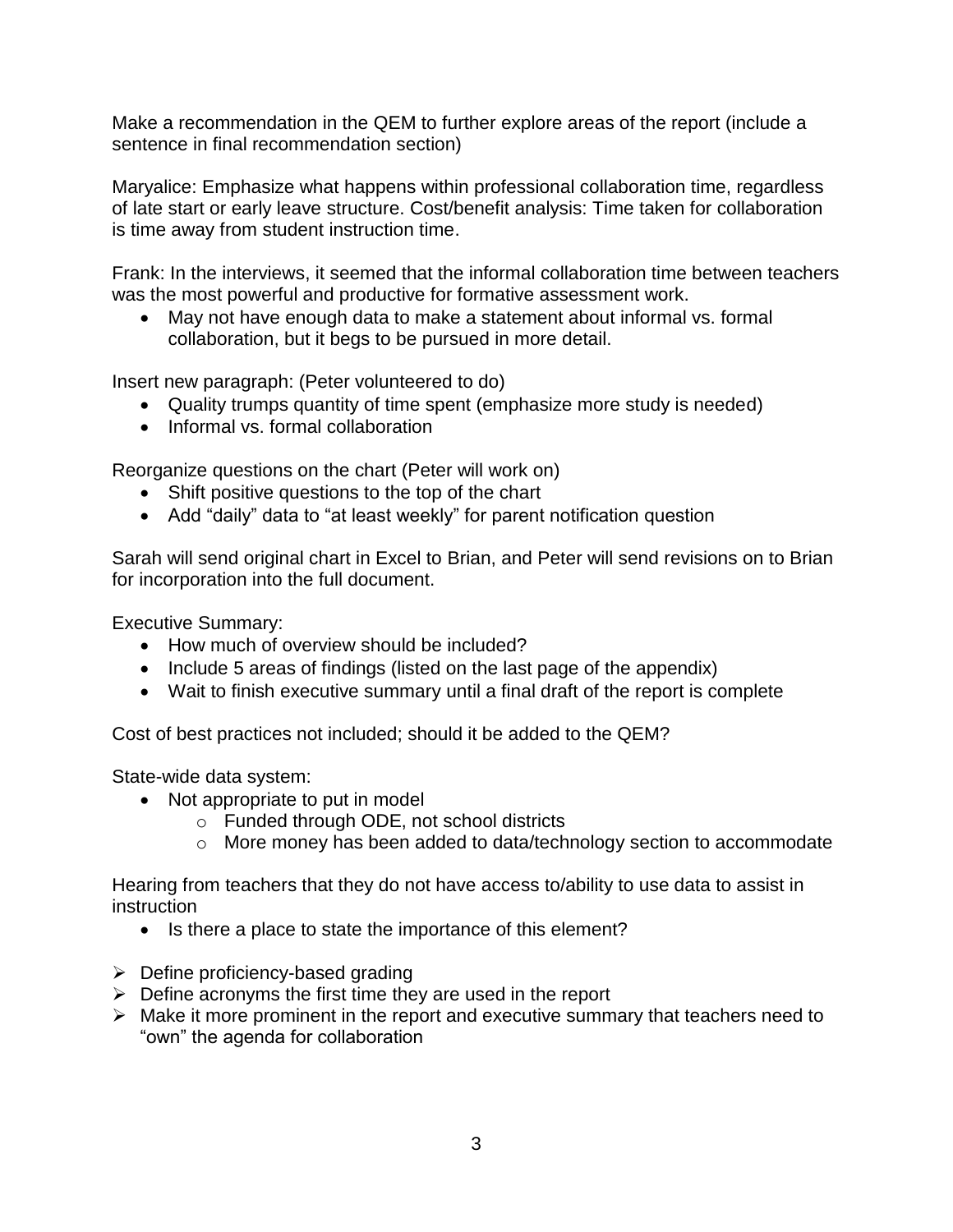First part of the report:

• Preface is longer than past reports, and much of the tone and content is about the new education structure (does it convey an assumption that the QEC endorses the structure as leading to increased achievement?)

Goal for preface tone: QEC wants to be a team player with other education forces. Intended to set new context of education in Oregon, not apply and support assumptions.

Previous reports considered the cost to get 90% of students to standards; with new 40- 40-20 goal, should there be a corresponding change in the QEM?

Brian: 90% vs. new 40-40-20 goal is not a notable conflict to address in the report (aspirational goal)

Maryalice: Changes in graduation requirements to reach 40-40-20 goal; a future costing aspect to consider in QEM?

Brian clarified that the new graduation requirements were evaluated in detail and it was concluded that the fully-funded QEM already includes the resources necessary to achieve what the new graduation requirements call for. Therefore, no additional resources were added to the full QEM.

Colt: Surprised reading through draft that a bullet on page 38 was the first mention of disparities in student achievement in sub-populations.

Future report: Area of best practice, considering what it is going to take to reach the 40- 40-20 goal for all students.

- Disaggregated data for charts/graphs
- $\triangleright$  Suggestion to bring this concept out in a sentence in the executive summary.

Structure/prototypes/exhibits in the report are very similar to past reports (with updated numbers)

Colt: How are the prototypes updated?

- Start with previous year's prototype data
- 13-15 biennium: March forward in time with expected inflation rates and cost increases
- School Revenue Forecast committee: Make sure that the current service level lines up with their numbers

Teacher number averages: The large number of small schools in Oregon increases the state-wide average for teachers per school.